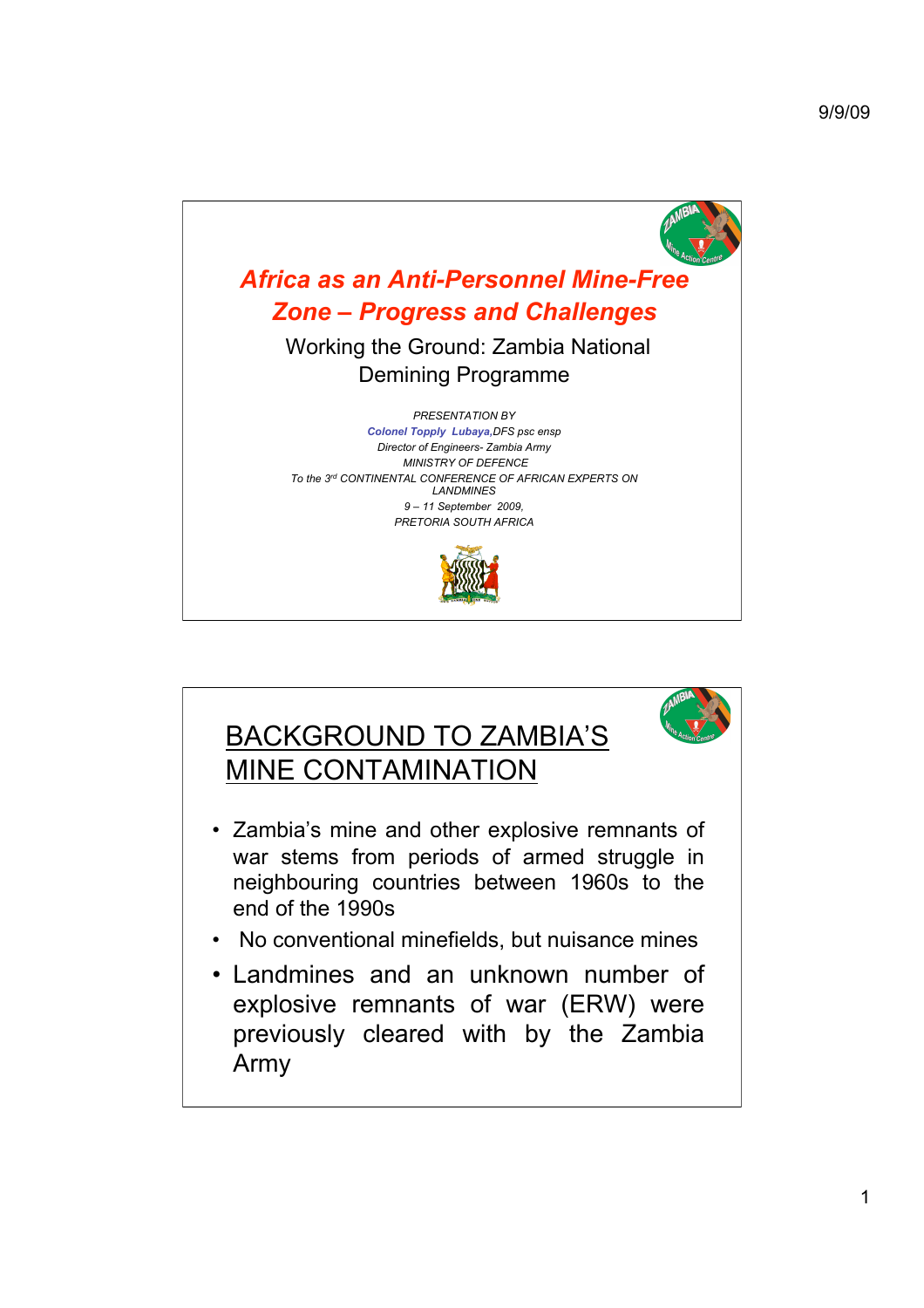

## IMPLEMENTATION OF THE APMBT

- Signed the Convention 1997
- Ratified the APMBT and entered into force for Zambia – 1 August 2001
- Deadline for Article 4 compliance 1 August 2005
- Deadline for Article 5 compliance: 1 August 2011

## ZAMBIA MINE ACTION PROGRAMME

- Established 2001
- small structure
	- EOD Unit Zambia Police Officers
	- Demining Unit Zambia Army Engineers

## **CHALLENGES – 2004 TO 2007**

- **EXEC** Limited Governmental budgetary allocation
- **Lack of information**
- **Lack of technical capacity**
- **Inaccessibility of SHAs**

## **NATIONAL RESOURCE MOBILISATION**

- Public private partnerships
- Inter Ministerial / Governmental Agency Partnerships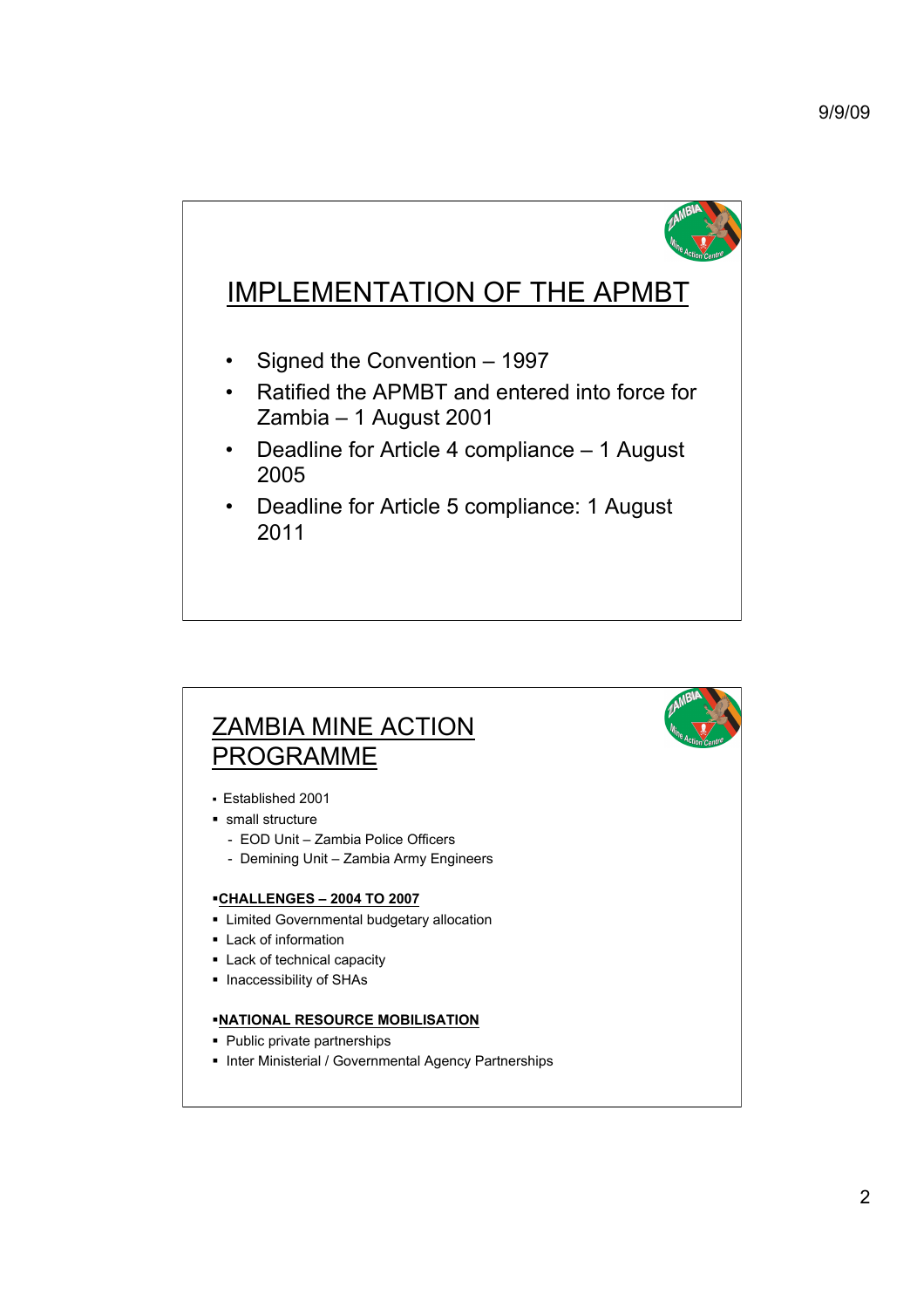

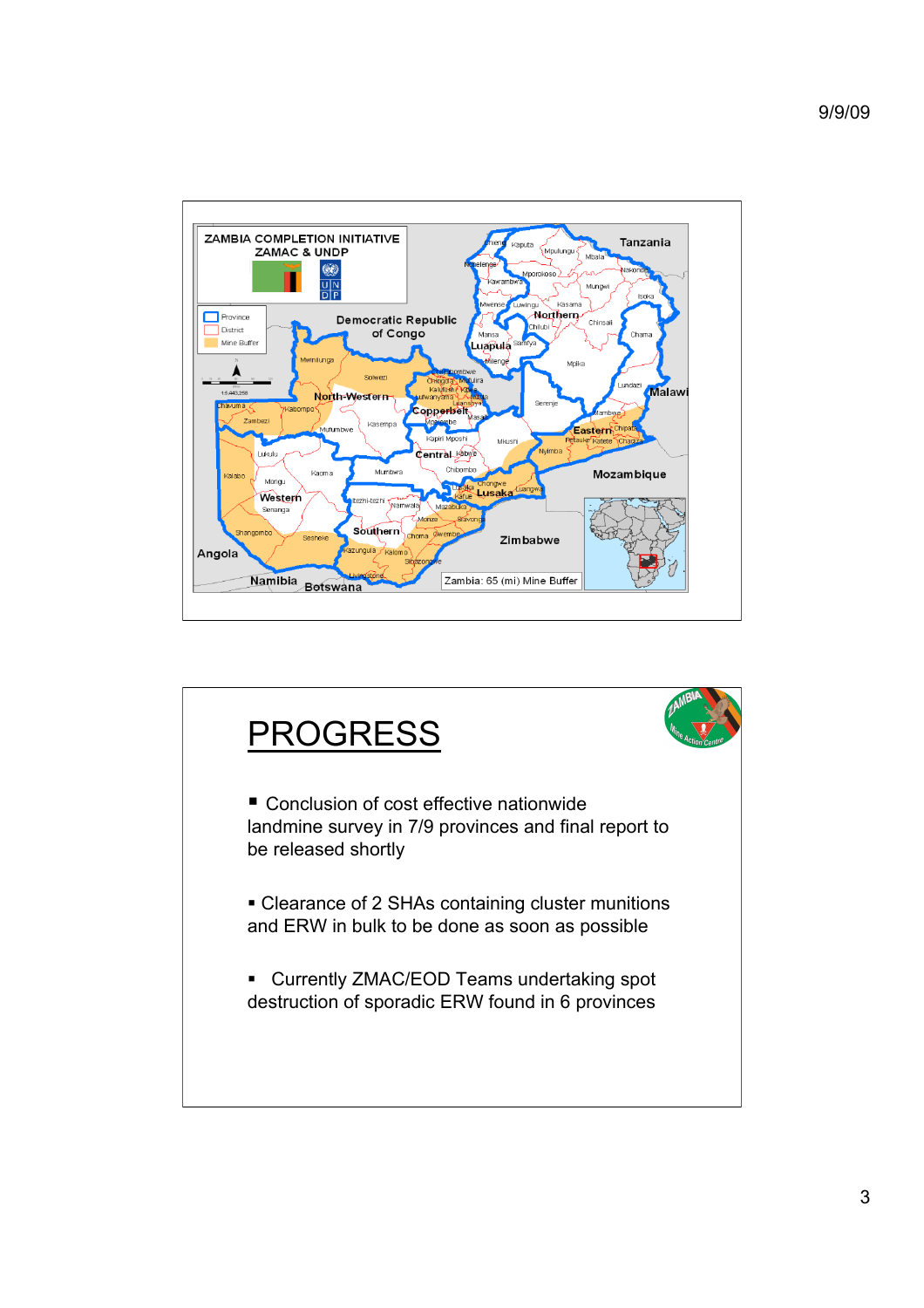